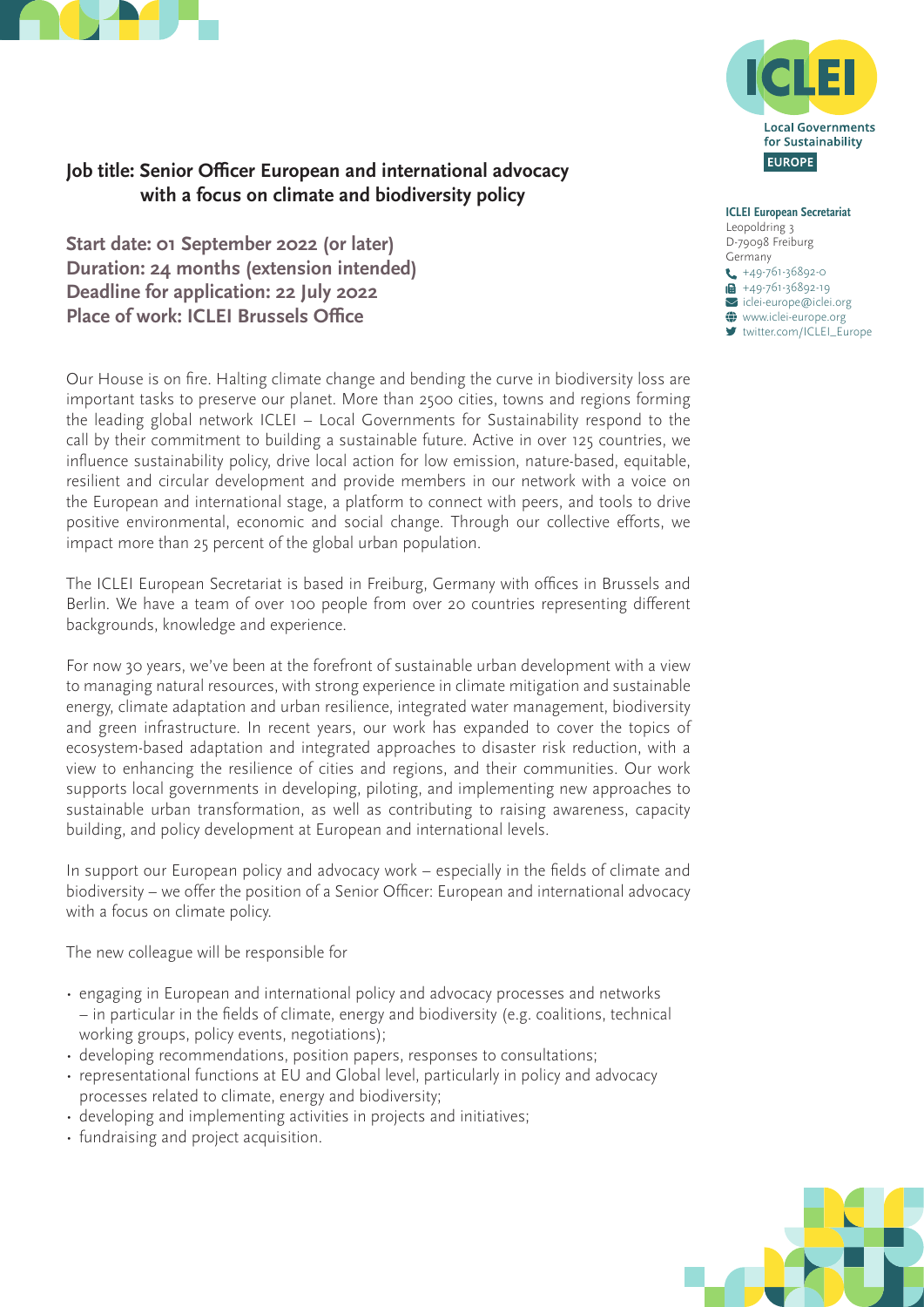

# **Tasks and responsibilities**:



Responsibilities:

- Engagement in European and international climate, energy and biodiversity policy and advocacy processes and networks (e.g. coalitions, Technical working groups, CoPs etc.);
- Development and drafting of recommendations, positioning papers and documents, opinions, responses to consultations, etc.
- Representation functions at EU and Global level, particularly in policy and advocacy processes related to climate, energy and biodiversity.
- Conceptual development and implementation of activities in projects and initiatives relevant to allocated portfolio, and project acquisition in particular in the following fields:
- Global and European policy and governance related to climate, energy, biodiversity, and international sustainable urban development;
- ICLEI Climate Neutrality framework and CitiesWithNature programme for Europe.

#### Tasks:

- Close co-operation with line-manager and supervising as delegated by the line manager.
- Contribution to further development of ICLEI's European Programmes in relevant areas.
- Engaging in the discussion on the future of European and international policies including analysis of regulatory frameworks and policy instruments.
- Maintain contacts, as relevant, with key partners and stakeholders in institutions including at EU and UN-level.
- Create and maintain partnerships and cooperation with the research community, private sector and financial institutions, including to contribute and take part in research projects, develop publications, explore cooperation with the private sector and with key financial institutions.
- Liaise with ICLEI offices.
- Deliver presentations and facilitate events and take over representative functions as relevant and delegated.
- Project acquisition.
- Preparation, management and implementation of projects in European and if necessary - non-European countries under supervision of the line manager/DRD;
- Work-planning and process ownership in assigned projects and services including communication with partners and funders.
- Implementation of events, conceptualize and develop platforms, instruments and tools.
- Preparation, conduction and facilitation of training and capacity building workshops and facilitation of stakeholder dialogues related to the topical area.
- Provide relevant contributions to the strategic and conceptual development of the team and of the organization, as needed, and in particular in relation to the allocated portfolio**.**

## **Skills and qualifications**:

Essential:

- Professional experience: Advanced understanding of and practical experience with policy and advocacy processes (in particular related to sustainable development, climate, energy and biodiversity). Ideally at least 3 years in a similar position.
- Education: Academic degree in a relevant field (political science, European or International relationships and policy studies, sustainability or environmental law, spatial or urban planning, environmental science, environmental economics, etc.)
- Organisational skills: Proven skills in delivering advocacy and negotiation processes as well as conflict resolution, excellent communicative competence (orally and in writing), management and implementation of projects, strong writing, presentation and illustrating skills, excellent speaking and negotiation skills, team player, pro-active working style, ability to work self-organised within a complex working environment, confidence in communicating with partners from different backgrounds and cultures.